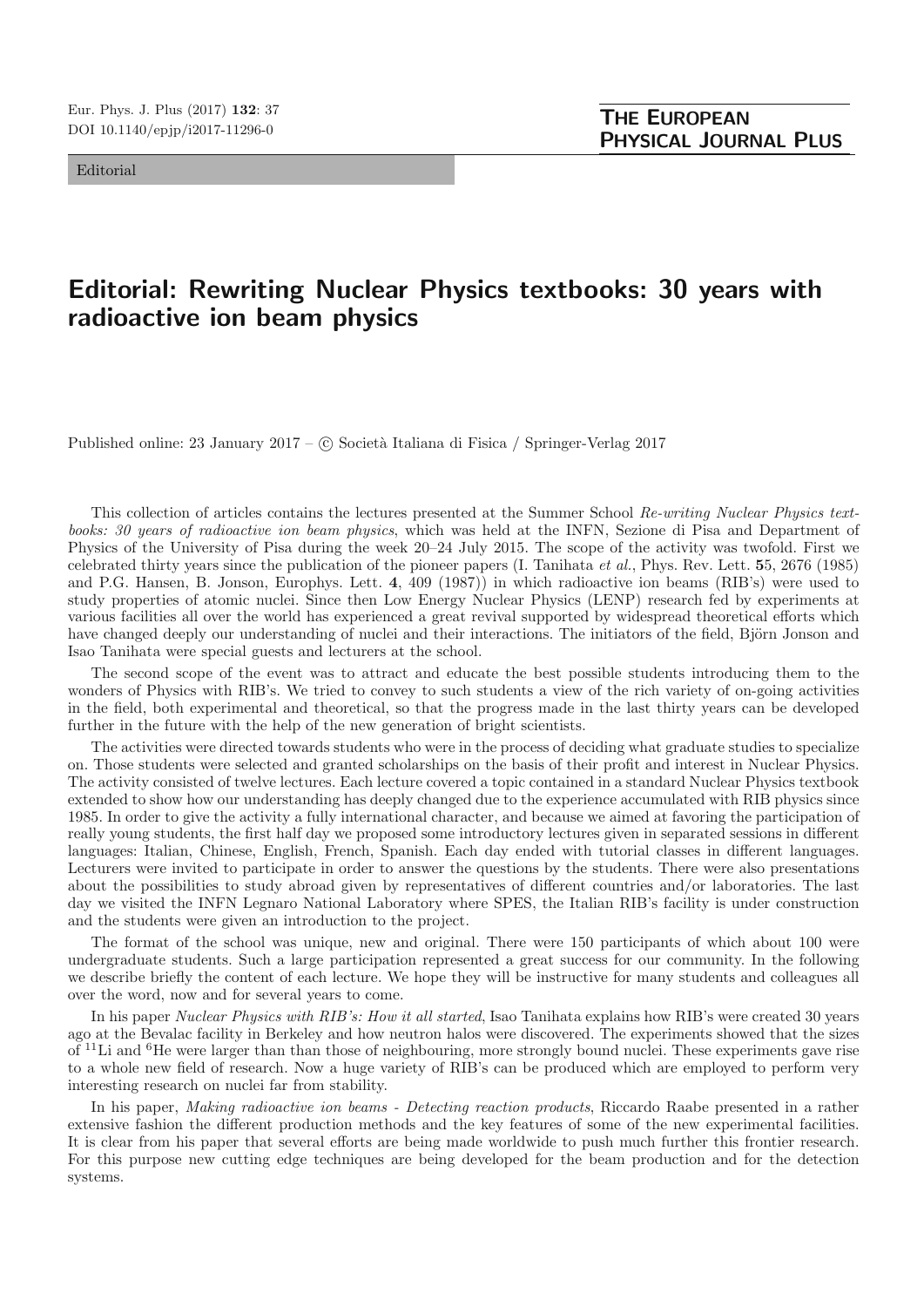Global properties of atomic nuclei were presented by M. Kowalska. Her lecture notes contain a very nice overview of the experimental techniques in this domain and their evolution over the past 30 years. The paper summarizes the general features of nuclear masses and radii and describes the methods used to measure these properties for stable isotopes. In recent years many of these techniques have been refined and new ones have been developed allowing the limits of sensitivity and precision to be pushed forward and the global properties of unstable nuclei to be investigated. Indeed, precise knowledge of the masses and radii of atomic nuclei is shedding light on the modifications of the strong force in the nuclear medium. State-of-the-art approaches, like laser spectroscopy and measurements of interaction cross sections, respectively, for obtaining information on charge and matter radii, and Penning traps, storage rings, and multi-reflection time of flight setups for mass measurements are nicely described.

The physics of *Strong, weak and electromagnetic forces at work in atomic nuclei, decay properties* were presented by G. Benzoni. This paper consists of a very useful survey of the basic properties of the decay of unstable nuclei, with a focus on  $\alpha$ - and  $\beta$ -decay, followed by  $\gamma$ -decay. Special emphasis is given to super-allowed  $\beta$ -decays and to their connection to the Cabbibo-Kobayashi-Maskawa matrix, describing the mixing between quark weak states and quark mass states in the three fermion families. Double-β-decay is also presented with a focus on neutrinoless double-β-decay, which, once it is discovered, will verify the assumption that the neutrino is a Majorana particle, *i.e.* that antineutrino and neutrino are actually the same particle. Exotic decay modes and examples of recently measured decays in exotic nuclei and a list for a further reading close this nice paper.

The lecture Structure models: From shell model to ab initio methods by Sonia Bacca presents some recent theoretical results on the structure of light-to-medium mass exotic nuclei starting from first principles. Emphasis is given to comparison with experiment and what can be learned about three-body forces. The lecturer discusses the most advanced techniques for studying continuum properties.

R.J. Charity's paper on Resonance phenomena: From compound nucleus decay to proton radioactivity gives a very nice account of resonance phenomena in nuclei presented in a way which is appropriate for young students and researchers who are approaching the field for the first time. The basic theory is developed first for time-dependent decaying states in a model potential, then as solution of a scattering problem. There are many examples of recent experimental work on nuclei far from and beyond the nuclear stability line.

The subject of Nuclear structure from direct reactions with rare isotopes: observables, methods and highlights was discussed by Alexandre Obertelli. The notes discuss theoretical and experimental methods to use transfer and breakup reactions as spectroscopic tools to study structure properties of single particle states. It compares in particular the results of the two methods and their consistency. Furthermore it gives insight on the most advanced detectors and experimental techniques.

Reaction theory and its relation to LENP was introduced by Stefan Typel. This paper discusses basic scattering theory and its main application to nuclear reaction theory. There are a number of examples on the analysis of experiments aiming at extracting nuclear astrophysics reaction rates with indirect and surrogate methods and transfer at very low energy.

Spins in exotic nuclei: RI beam experiments with polarized targets by T. Uesaka. The lecture was devoted to show how the nuclear spin-degrees of freedom contribute to the nuclear properties and how they evolve far from the β-stability valley. Initially it is discussed how the spin-dependent interactions originate; in particular, how the first pioneering ideas promoted to explain the strong nuclear spin-orbit coupling developed towards the modern interpretation in terms of two-nucleon, three-nucleon and tensor interactions. Then, a special emphasis is given to the valuable opportunities opened by the use of RIB's in experiments with polarized targets of light nuclei, such as H and He. A glance to the recent developments on the production and handling of gaseous polarized targets concludes the lecture.

Single particle versus collectivity, shapes of exotic nuclei by Andrea Jungclaus. In this article some selected topics of nuclear structure research have been discussed as illustration of the progress reached in this field during the last thirty years. These examples evidence the improvement of our understanding of the atomic nucleus obtained on the basis of countless experiments, performed to study both exotic nuclei (nuclei far off the valley of stability) as well as nuclei under exotic conditions (high excitation energy/temperature or large angular momentum/rotational frequency), using stable and radioactive ion beams. The paper also gives many examples, including light dripline nuclei, two-proton decay of <sup>54</sup>Fe, isospin symmetry in heavier nuclei, and prompt proton emission from a deformed state of <sup>58</sup>Cu.

Radioactive ion beams in nuclear astrophysics by Lucio Gialanella. This lecture shows how unstable nuclei play a crucial role in the Universe. In this lecture, after a short introduction to the field of Nuclear Astrophysics, few selected cases in stellar evolution and nucleosynthesis are discussed to illustrate the importance and peculiarities of processes involving unstable species. Finally, some experimental techniques useful for measurements using radioactive ion beams and the perspectives in this field are presented.

The paper on What's next in nuclear physics with RIB's was delivered by B. Jonson. His lecture notes give a nice account of the discovery of the nuclear halo and other accomplishments in the field during the 30 years that have passed since Isao Tanihata's famous experiments at Berkeley. New and upgraded facilities and experimental equipment are presented and the author remarks that: "There has never before, in the history of nuclear science, been such a rapid development of new and upgraded research facilities as we witness today." Next-generation experiments with